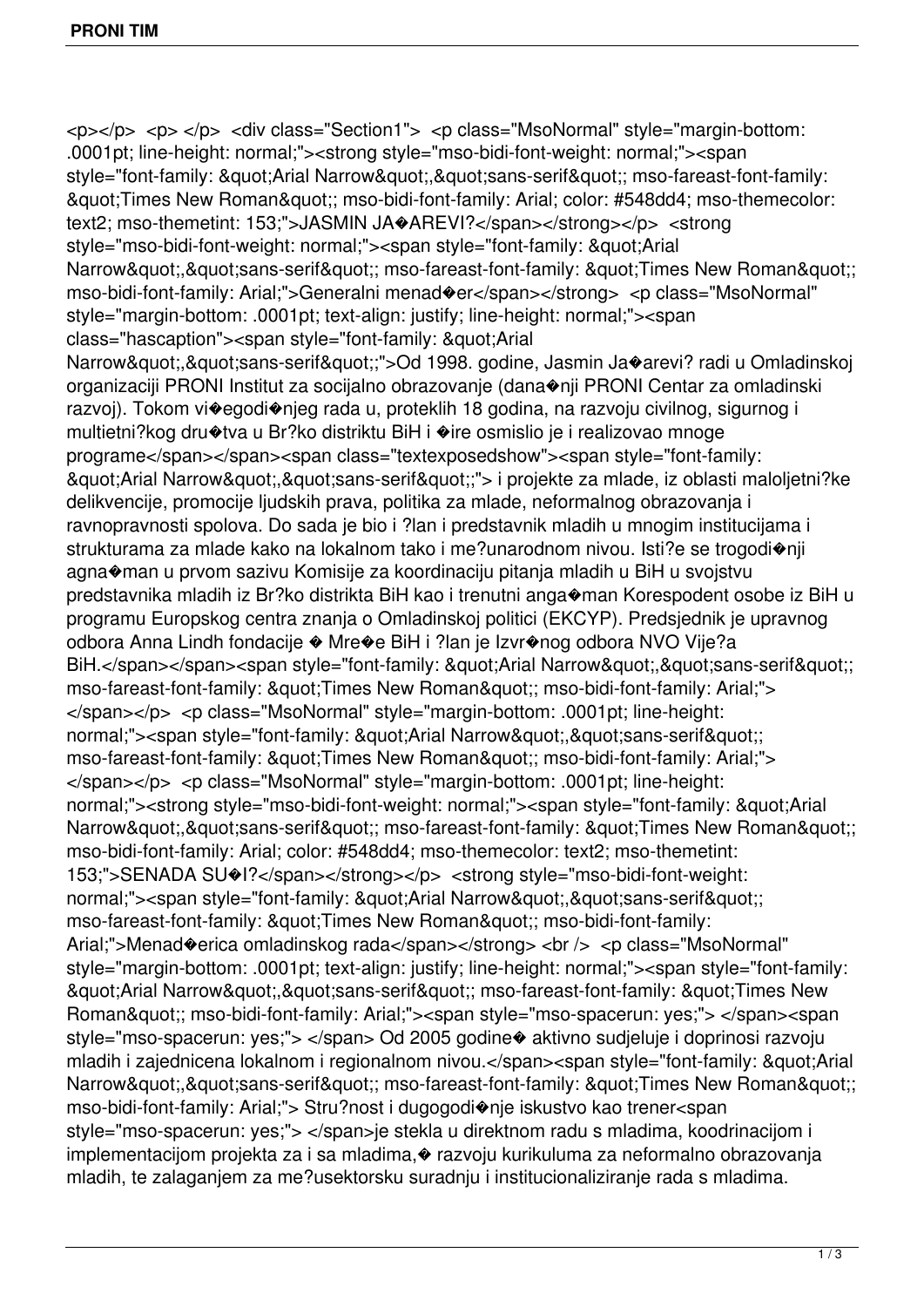Koautor je nekoliko publikacija u podru?ju rada s mladima u zajednici.</span></p> <p class="MsoNormal" style="margin-bottom: .0001pt; line-height: normal;"><span style="font-family: "Arial Narrow","sans-serif"; mso-fareast-font-family: & aupt: Times New Roman & aupt:: mso-bidi-font-family: Arial;"> </span></p> <p class="MsoNormal" style="margin-bottom: .0001pt; line-height: normal;"><strong style="mso-bidi-font-weight: normal;"><span style="font-family: &quot;Arial Narrow","sans-serif"; mso-fareast-font-family: "Times New Roman"; mso-bidi-font-family: Arial; color: #548dd4; mso-themecolor: text2; mso-themetint: 153;">SLAVKA BULI? - ZOVKO</span></strong></p> <strong style="mso-bidi-font-weight: normal;"><span style="font-family: &quot:Arial Narrow&quot:.&quot:sans-serif&quot:: mso-fareast-font-family: " Times New Roman"; mso-bidi-font-family: Arial;">Finacijska menad�erica</span></strong> <p class="MsoNormal" style="margin-bottom: .0001pt; text-align: justify; line-height: normal;"><span style="mso-bidi-font-size: 12.0pt; font-family: "Arial Narrow","sans-serif"; mso-fareast-font-family: Calibri; mso-bidi-font-family: Arial; mso-ansi-language: HR;" lang="HR">Iza sebe ima dugogodi�nje iskustvo u radu sa raznim stranim i lokalnim nevladinim organizacijama, a<span style="mso-spacerun: yes;"> </span>od 2004. godine zaposlena je u PRONI Centru. Iako trenutno radi na poziciji Financijskog menad�era po potrebi rado usko?i u ulogu trenra na radionicama iz razli?itih oblasti. Po profesiji je Profesor engleskog jezika i knji�evnosti, a tako?e je zavr�ila dvogodi�nji program za omladinski rad pri �vedskom Univerzitetu iz Jonkopinga.</span><span style="mso-bidi-font-size: 12.0pt; font-family: &quot;Arial Narrow","sans-serif"; mso-fareast-font-family: Calibri; mso-bidi-font-family: Arial; mso-ansi-language: HR;" lang="HR"> Kao dio PRONI tima Slavkarado promovi�e pozitivne strane �ivota, a protiv je me?uljudske netolerancije, bilo kakve vrste nasilja prema ljudima,  $\triangle$ ivotinjama i prirodi, i drugih negativnih dru $\triangle$ tvenih pojava.</span></p> <p class="MsoNormal" style="margin-bottom: .0001pt; line-height: normal;"><span style="font-size: 10.0pt; mso-bidi-font-size: 11.0pt; font-family: "Arial Narrow","sans-serif"; mso-fareast-font-family: &quot:Times New Roman&quot:; mso-bidi-font-family: Arial;"> </span></p> <strong style="mso-bidi-font-weight: normal;"><span style="font-family: & guot; Arial Narrow & quot;, & quot; sans-serif & quot;; mso-fareast-font-family: & quot; Times New Roman&quot:; mso-bidi-font-family: Arial; color: #548dd4; mso-themecolor: text2; mso-themetint: 153;">GORANA PLANIN?I?</span></strong></div> <div class="Section1"><strong><span style="font-family: &quot:Arial Narrow","sans-serif"; mso-fareast-font-family: "Times New Roman"; mso-bidi-font-family: Arial;">Omladinska radnica/koordinatorica podru�nice Bijeljina</span></strong> <p class="MsoNormal" style="margin-bottom: .0001pt; text-align: justify; line-height: normal; mso-outline-level: 2;"><span style="font-family: &quot;Arial Narrow","sans-serif"; mso-fareast-font-family: "Times New Roman"; mso-bidi-font-family: Arial; mso-bidi-font-weight: bold;">Svoj volonterski anga�man u PRONI Centru zapo?inje kao srednjo�kolka u?estvuju?i u kreativno-edukativnim radionicama koje su vodili studenti PRONI Centra. Od 2006. do 2011. godine aktivno u?estvuje kao volonter i trener u svim projektima i aktivnostima koje PRONI Centar realizuje u Bijeljini.</span><span style="font-family: "Arial Narrow","sans-serif"; mso-fareast-font-family: "Times New Roman"; mso-bidi-font-family: Arial; mso-bidi-font-weight: bold;"> Od 2011. godine dobija priliku da svoje iskustvo ste?eno kroz volontiranje primijeni vode?i jedan od ve?ih projekata koji je realizovan u Bijeljini;� �Zajedno za ljep�i grad� (UNDP-LOD II). Danas